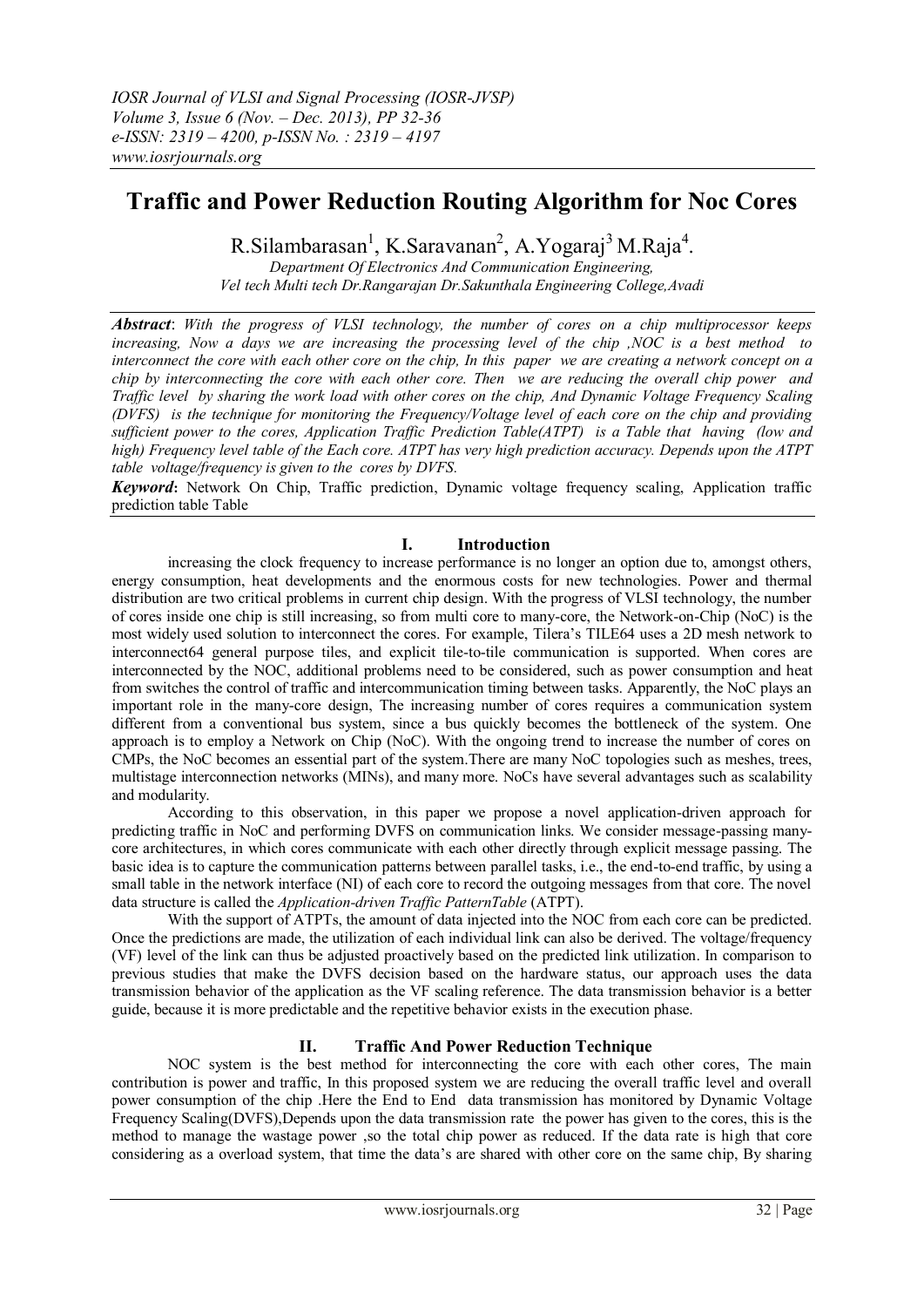the data's with other core,we can manage the traffic level. So there is no need to give more power to the core like the existing system.

**MERITS** 

- By Sharing the overload data's with other core, We can manage the traffic level. So the overall chip traffic level is reduced.
- Depends upon the data rate the power as given to the cores.
- If the core has been idle for a while, Then the core is set to be a low power mode.

Various architectures and routing algorithms have appeared in the last two decades in order to decrease the overhead to both the data rate as well aship size. This document contains an overview of popular tactics devised for adaptive routing on multiprocessor microchips



Fig:Block Diagram of Traffic and power prediction

The above Block is representing the technique of predicting and reducing the power and traffic level of the chip(processor),

## **III. End-To-End Traffic Prediction**

Normally it is important to know the specific NoC topology to be able to analyze it. In order to generalize our method we do not consider the specific network topology. Instead, our goal is to predict end-toend communication. This means that we do not consider the switching elements between the nodes. It is also irrelevant which type of components (e.g. core, memory, I/O) is connected to the NoC. Every component is simply seen as a node. The NoC is considered as black box to which several node are connected. The structure of the model is depicted. For the communication between nodes it is important to know which nodes want to exchange information between them and when. Therefore the point of time at which communication takes places and the amount of data that is transmitted are needed. With these assumptions the problem of predicting traffic in NoCs is similar to predicting a time series.The End to End is nothing but,The Data transmitting from one core to another Core,The all core of the processor is connected by the Routers,

- ROUTER (i1) to Core G1 (j) ==> (i1--->j)
- ROUTER ( $i2$ ) to Core G2 ( $k$ ) ==> ( $i2$ ---> $k$ )
- ROUTER ( i3 ) to Core G3 ( 1 ) = = > (i3--->1)

## **IV. Dynamic Voltage Frequency Scaling**

DVFS techniques may be used to reduce the energy consumption of an executed task while ensuring that the task meets its deadline. However, these techniques are not directly applicable to general-purpose operating systems because they assume that critical information about all tasks, such as the task arrival time, deadline, and workload, are known in advance. Moreover, the workload of a task is often represented by the number of clock cycles required to complete the task regardless of whether the workload consists of mainly memory-bound instructions. The latter information is, of course, critical in determining the idle time of the Chip.

In this paper, we propose an intra-process DVFS technique for non real-time operation in which finely tunable energy and performance trade-off can be achieved. The main idea is to lower the frequency during the idle times, which are, in turn, due to external memory stalls. Now if the task execution time is dominated by the memory access time, then the speed can be slowed down with little impact on the total execution time. This could, however, result in potentially significant savings in energy consumption.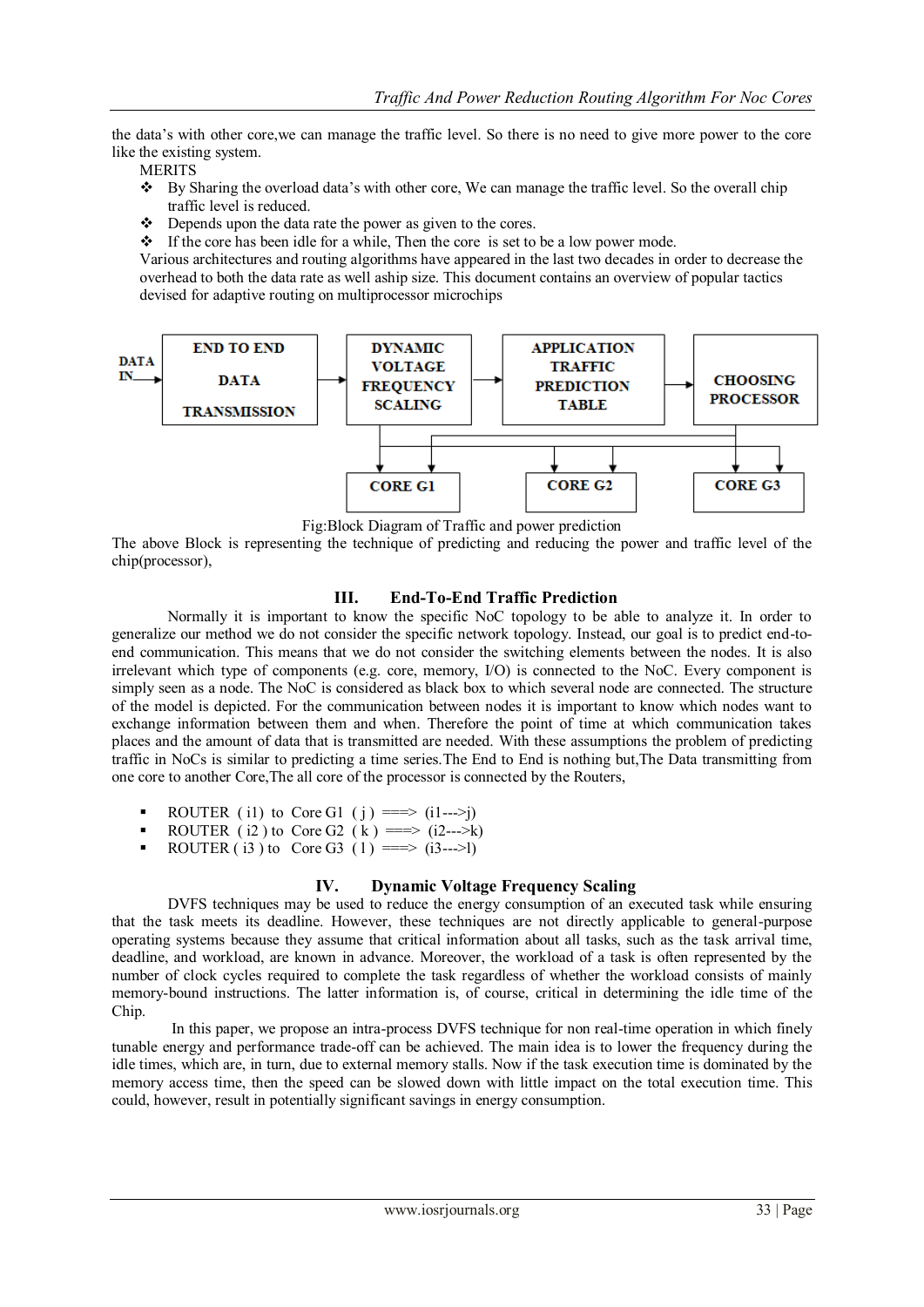*Traffic And Power Reduction Routing Algorithm For Noc Cores*



## **PERFORMANCE MONITORING UNIT:**

• Monitoring the Core performance (Bits/sec)

## **WORKLOAD PREDICTION :**

Checking the Traffic level of each and every core of the system

## **DYNAMIC FREQUENCY ADAPTER :**

It's the unit of giving the capable frequency to the cores

The main contributions of this work are as follows:

1. We explore the energy savings offered by implementing both temporally fine-grained and per-core DVFS in a 4-core CMP system using an offline DVFS algorithm.

2. We present a detailed on-chip regulator model and design space analysis that considers key regulator characteristics—DVFS transition times and overheads, load current transient response, and regulator losses.

3. We combine the energy savings with the on-chip regulator cost models and come to several conclusions. For a single power domain, on-chip regulator losses offset the gains from fast DVFS for many workloads. In contrast, fast, per-core DVFS can achieve energy savings (>20%) when compared to conventional, single power domain, off-chip regulators with comparatively slow DVFS.

Since traffic predictions and DVFS adjustments are both based on a single time interval, the VF level of a link, should be set to complete the transmissions of all the predicted workload from all the end-to-end transmissions passing through in one interval. The problem is that DVFS and traffic predictions affect each other. In the following, we examine the effects. Consider a link in the NoC.

There are two cases:

1) The utilizations of all these links are correctly predicted. The VF level of *ei*can then be set accordingly, which should satisfy the required bandwidth. Thus, no congestion will be created.

2) The utilizations are predicted wrongly (either over- or under-estimated) in some of these links. The ATPT predictors will detect the errors and refine their predictions. In addition, ATPTs use hybrid predictors. When the POP predictor fails to find patterns, ATPT will switch between POP and LVP to better match the actual traffic. One may argue that the correcting process maybe too slow and delayed data may be accumulated to cause congestion. This is actually a matter of how aggressively we adjust the VF level on mispredictions. In Section VII-B4, we will examine the effects of different strategies to DVFS adjustment.

## **V. Atpt-Based Predictor**

The basic idea is to capture the communication patterns between parallel tasks, i.e., the end-to-end traffic, by using a small table in the network interface (NI) of each core to record the outgoing messages from that core. The novel data structure is called the *Application-driven Traffic PatternTable* (ATPT). With the support of ATPTs, the amount of data injected into the NOC from each core can be predicted.The ATPT is a two-level table for predicting the end-to-end traffic between the local tile with other tiles in the next time interval [11]. The design is inspired by the branch prediction. Figure 2 shows the high level design. An ATPT sits besides each network interface card (NIC) for monitoring the amount of data transmitted out of the NIC in a time interval.

- End-to-end flow control for controlling the injection rate.
- Controlling the power mode of switches.
- Modeling the thermal distribution of a chip while taking both cores and switches into consideration simultaneously.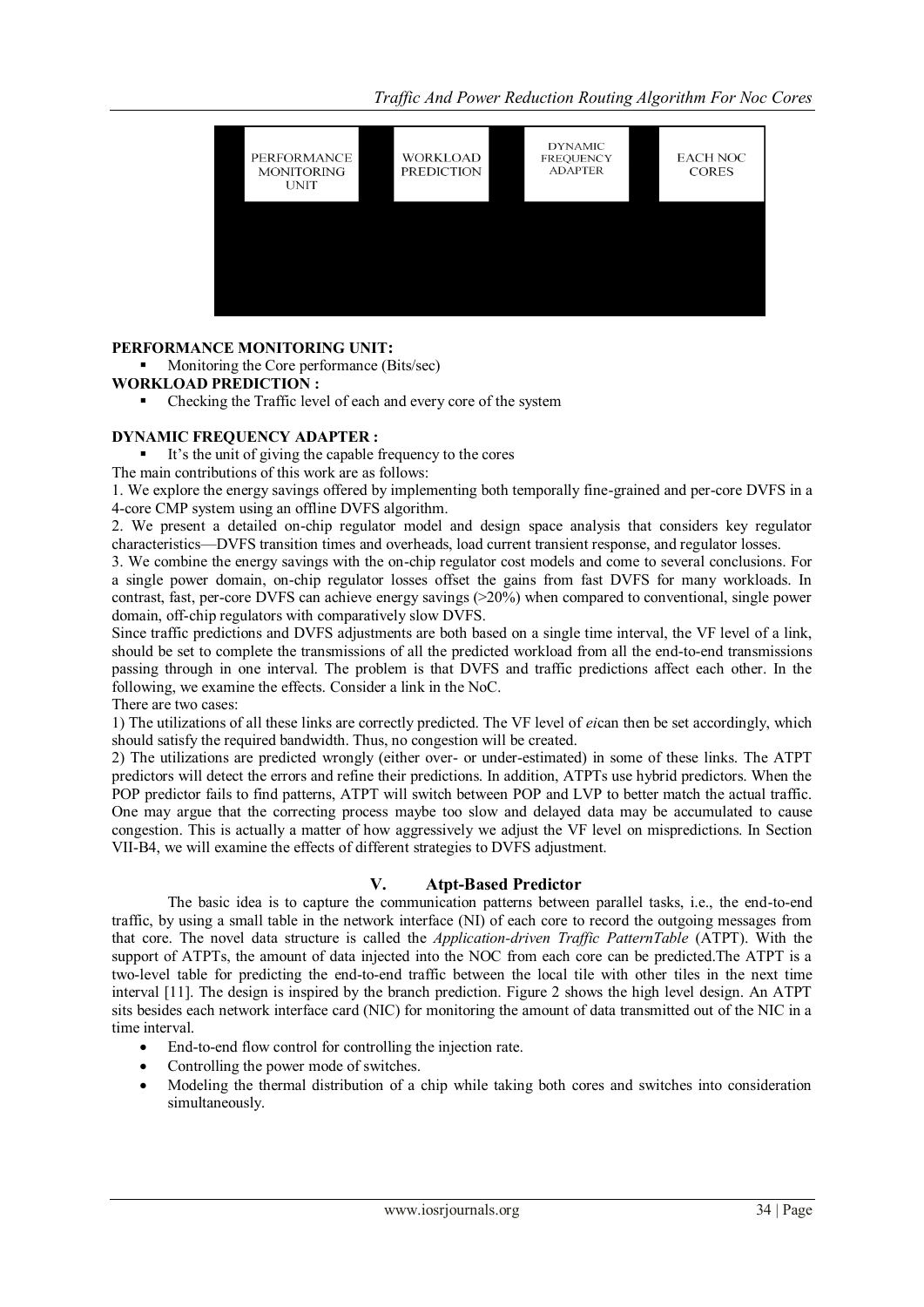| <b>CORE G1, G2, G3</b>    | $G1(0-50)$ Bits/Sec | $G2(50-100)$ Bits/Sec     | $G3(100-150)$ Bits/Sec |
|---------------------------|---------------------|---------------------------|------------------------|
| <b>CORE G1</b> $(0 - 50)$ | G1 Is Running       | <b>IDEAL</b>              | <b>IDEAL</b>           |
| CORE G2 $(0 - 100)$       | G1 Is Running       | G <sub>2</sub> Is Running | <b>IDEAL</b>           |
| CORE G3 $(0-150)$         | G1 Is Running       | G <sub>2</sub> Is Running | G3 Is Running          |

The ATPT can be applied in the following scenarios:

Optimizing the inter-communications of the application at runtime.

 Three different strategies on DVFS in communication links are proposed that satisfy different optimization goals.

## **VI. Concept Of Atpt**

An ATPT Table having two type of Data's

i. Low Frequency Value.

ii.High Frequency Value.

Inside the processor each core having some working frequency range. Depends upon the ATPT table the core can be operates in low power mode and normal mode. ATPT Table is shown above, Here we are considering CoreG1,G2,G3,Each core is capable to run in the range of (0-50),The core Running Functions are Bellow

# **RUNNING FUNCTION OF CORES:**

#### **I.TRANSMISSION RANGE (0-50)Bits/Sec :**

Core G1 is Running at the Range of  $(0 - 50)$  Bits/Sec

Core G2 and G3 Is IDEAL when the Transmission Range is  $0 - 50$  Bits/Sec

## **II.TRANSMISSION RANGE (0-100) Bits/Sec :**

When the data transmission is crossed above 50 Bits/Sec , The Data has been shared to Core G2 So Core G1 & G2 Is Running at the Range of  $(0-100)$ Bits/Sec Core G3 is IDEAL on that stage

## **III.TRANSMISSION RANGE (0-150)Bits/Sec :**

When ever the data transmission is above 100Bits/Sec , The Data has sharing with G3 Core G1,G2&G3 is Running in the particular Range of (0-150)Bits/Sec

## **VII. Related Works**

One way to model power consumption of an NoC is to derive detailed capacitance equations for various router and link components, assuming specific circuit design for each component. These equations are then plugged into a cycle accurate simulator so that actual network activity triggers specific capacitance calculations and derives dynamic power estimates. The capacitance for each network component is derived based on architectural parameters. The other approach is to evaluate the energy and power consumption of each component by using gate level simulation with technology libraries. There have been several power estimation approaches for network components in NoC..first noted the need to consider over constraints in interconnection network design, and proposed an analytical power model of switch and link. Wang et al. presented the architectural-level parameterized power model named Orion by combining parameterized capacitance equations and switching activity estimations for network components. These analytical models are based on evaluation of switching capacitance and estimate dynamic power consumption.

Chen and Pehextended the Orion by adding the leakage power model, which was based on empirical characterization of some frequently used circuit components. Ye et al. analyzed the power consumption of switch fabric in network routers and proposed the bit-energy model to estimate the power consumption. However, the models are tightly coupled with circuit implementations. As such, these models cannot be migrated to different technology libraries without a large amount of re-modeling. Moreover, low level of abstraction (i.e. gate and device level) and the extremely slow simulation make it definitely unsuitable to face with system level SW/HW exploration task.

Power Management for NoC. In the power consumption of the interconnection network has been addressed. Servers are not only energy drains; research on the chip level multiprocessor found that the networkon-chip consumes around 36% of the whole energy of the system. In the architectural power model for an onchip network has been proposed for estimating and evaluating the design of the network-on-chip. Also, the